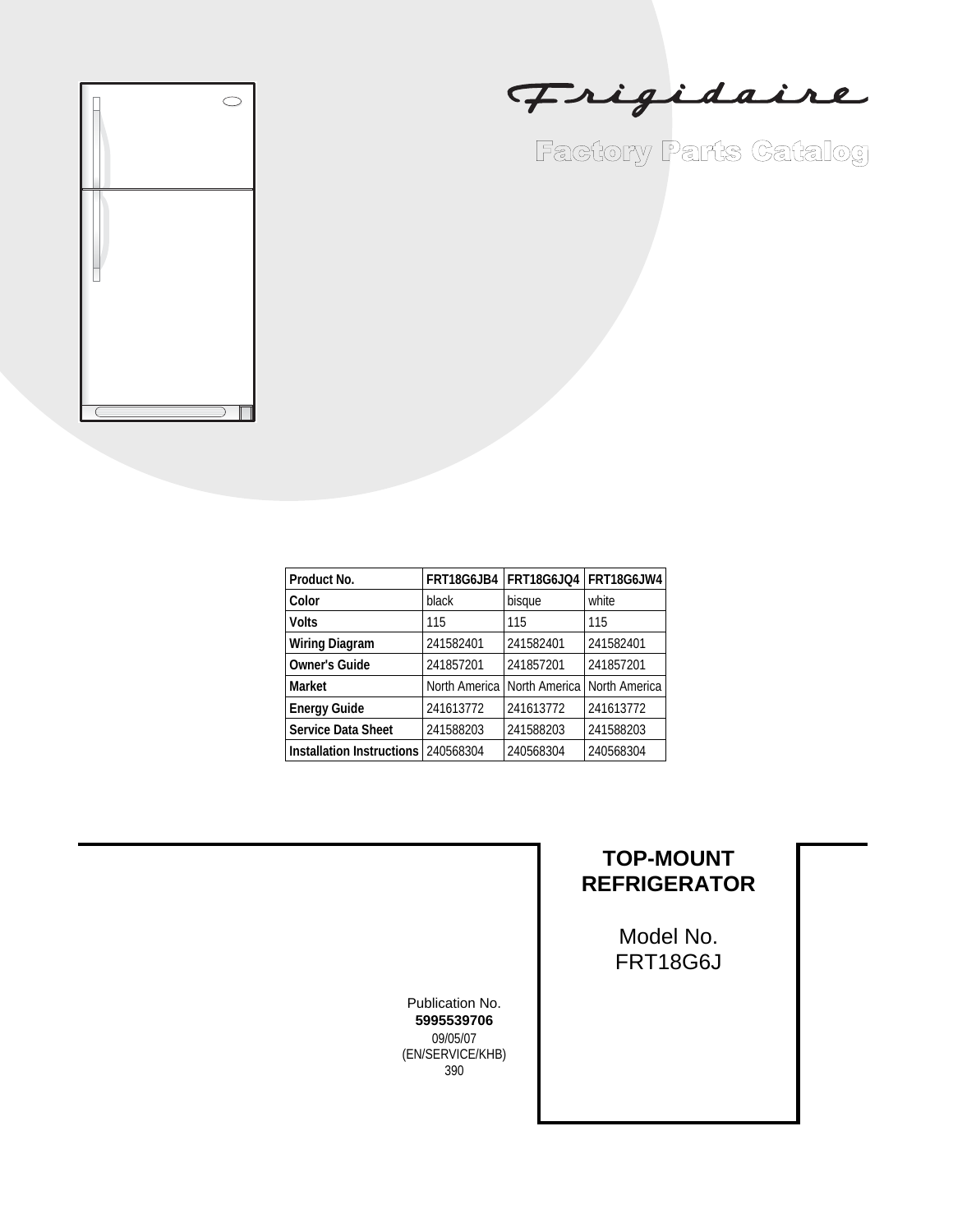

**N05DAACKA1**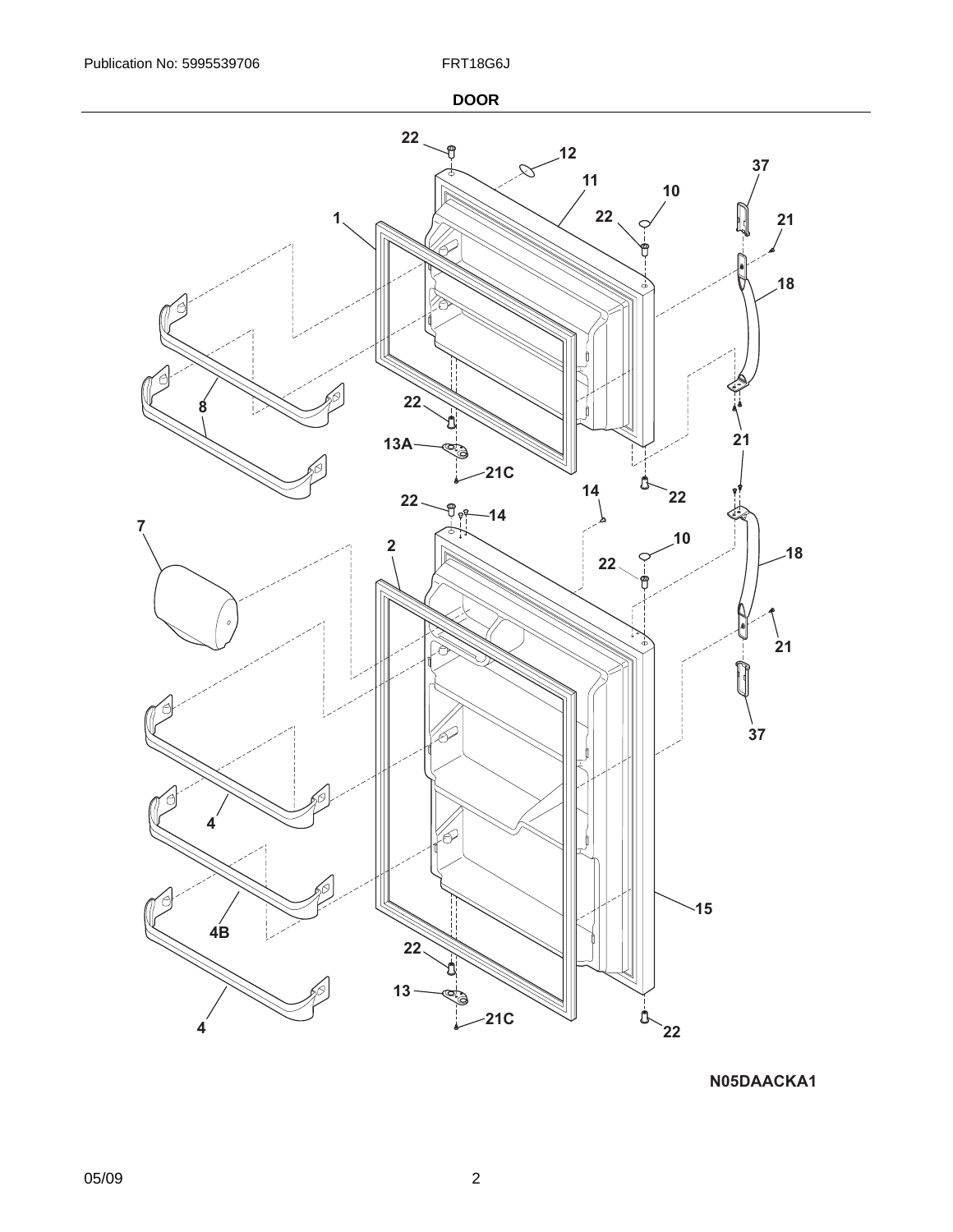## **DOOR**

|                | Model Index: |                          |                          |                             | A FRT18G6J (FRT18G6JB4)<br><b>B</b> FRT18G6J (FRT18G6JQ4)<br>C FRT18G6J (FRT18G6JW4) |
|----------------|--------------|--------------------------|--------------------------|-----------------------------|--------------------------------------------------------------------------------------|
| POS. NO        | PART NO.     |                          |                          |                             | <b>DESCRIPTION</b>                                                                   |
| 1#             | 241872509    | Α                        | $\overline{\phantom{a}}$ | ÷                           | Gasket-frzr door, black, magnetic                                                    |
| 1#             | 241872503    | ä,                       | B                        | $\mathsf{C}$                | Gasket-frzr door, white, magnetic                                                    |
| 2#             | 241872512    | A                        | ä,                       | ¥,                          | Gasket-refr door, black, magnetic                                                    |
| 2#             | 241872506    | ä,                       | B                        | $\mathcal{C}$               | Gasket-refr door, white, magnetic                                                    |
| $\overline{4}$ | 240534901    | A                        | B                        | $\mathsf C$                 | Rack-door                                                                            |
| 4B             | 240534701    | Α                        | B                        | $\mathcal{C}$               | Rack-door, 4B                                                                        |
| 7              | 240337712    | A                        | B                        | $\mathsf C$                 | Door-dairy                                                                           |
| 8              | 240534801    | Α                        | B                        | $\mathsf{C}$                | Rack-door                                                                            |
| 10             | 240381303    | Α                        | ÷.                       | ÷,                          | Plug-button, black, hinge brg hole                                                   |
| 10             | 240381302    | ä,                       | B                        | $\overline{\phantom{a}}$    | Plug-button, bisque, hinge brg hole, (2)                                             |
| 10             | 240381301    | L,                       | $\overline{a}$           | $\mathcal{C}$               | Plug-button, white, hinge brg hole, (2)                                              |
| 11             | 240410203    | A                        | $\mathbb{Z}$             | ä,                          | Door-frzr, black, complete assy                                                      |
| 11             | 240410202    | ÷,                       | B                        | $\mathcal{L}_{\mathcal{A}}$ | Door-frzr, bisque, complete assy                                                     |
| 11             | 240410201    | $\frac{1}{2}$            | L.                       | C                           | Door-frzr, white, complete assy                                                      |
| 12             | 241808601    | Α                        | B                        | $\mathcal{C}$               | Label-nameplate                                                                      |
| 13             | 240312405    | Α                        | $\overline{\phantom{a}}$ | ÷.                          | Door Stop, black, refr                                                               |
| 13             | 240312407    | ä,                       | B                        | $\Box$                      | Door Stop, bisque, ref                                                               |
| 13             | 240312403    | ä,                       | $\mathbf{r}$             | C                           | Door Stop, white, ref                                                                |
| 13A            | 240312406    | Α                        | $\overline{\phantom{a}}$ | ÷,                          | Door Stop, black, frzr                                                               |
| 13A            | 240312408    | ä,                       | B                        | $\mathbb{Z}$                | Door Stop, bisque, frzr                                                              |
| 13A            | 240312404    | L,                       | L,                       | C                           | Door Stop, white, frzr                                                               |
| 14             | 240494003    | A                        | $\bar{z}$                | ÷.                          | Plug-button, black                                                                   |
| 14             | 240494002    | L,                       | B                        | $\Box$                      | Plug-button, bisque                                                                  |
| 14             | 240494001    | ä,                       | $\overline{\phantom{a}}$ | С                           | Plug-button, white                                                                   |
| 15             | 240410305    | А                        | $\overline{\phantom{a}}$ | $\overline{\phantom{a}}$    | Door-refr, black, complete assy                                                      |
| 15             | 240410302    | ä,                       | B                        | $\overline{\phantom{a}}$    | Door-refr, bisque, complete assy                                                     |
| 15             | 240410301    | L,                       | L,                       | $\mathcal{C}$               | Door-refr, white, complete assy                                                      |
| 18             | 218668003    | Α                        | ä,                       | ä,                          | Handle-door, black                                                                   |
| 18             | 218668004    | ÷,                       | B                        | $\Box$                      | Handle-door, bisque                                                                  |
| 18             | 218668001    | $\overline{\phantom{0}}$ | L,                       | C                           | Handle-door, white                                                                   |
| 21             | 240383406    | Α                        | B                        | $\mathsf C$                 | Screw, truss hd quad, #10-16 x .500, zinc                                            |
| 21C            | 218252201    | Α                        | B                        | $\mathcal{C}$               | Screw, #8 truss hd, 10-32CA x 0.500                                                  |
| 22             | 240527102    | А                        | ä,                       | ÷.                          | Bearing-hinge, black                                                                 |
| 22             | 240527101    | ä,                       | B                        | $\mathcal{C}$               | Bearing-hinge, natural color                                                         |
| 37             | 215870636    | Α                        | ÷.                       | ÷.                          | Trim-handle, 2.47", black, w/satin AL band                                           |
| 37             | 215870633    | ÷,                       | B                        | ÷,                          | Trim-handle, 2.47", bisque, w/satin AL band                                          |
| 37             | 215870629    | ÷,                       | L,                       | C                           | Trim-handle, 2.47", white, w/satin AL band                                           |
| $37*$          | 218676004    | Α                        | B                        | $\mathcal{C}$               | Band-decorative, satin aluminum, handle trim                                         |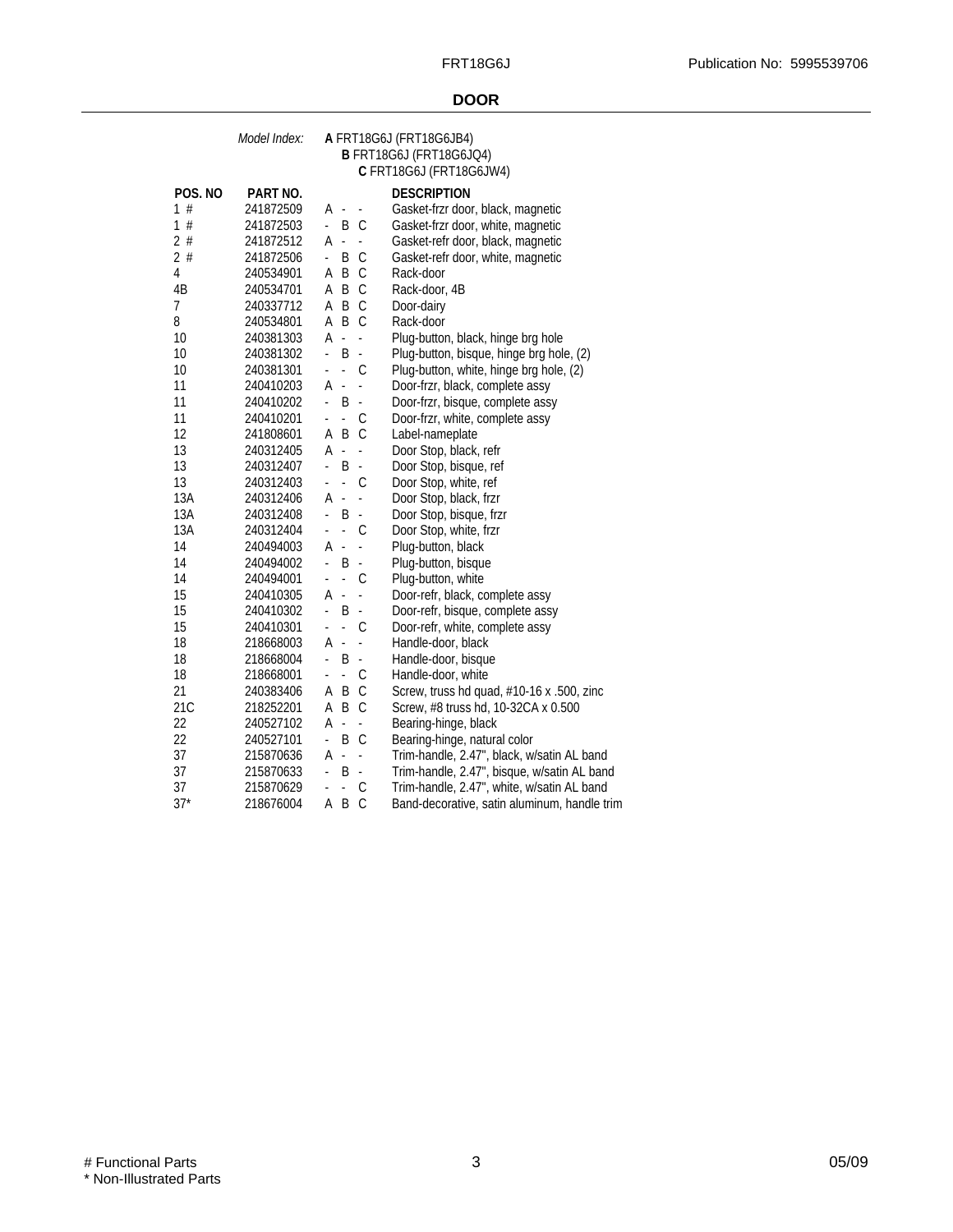

**N05BBAABA19**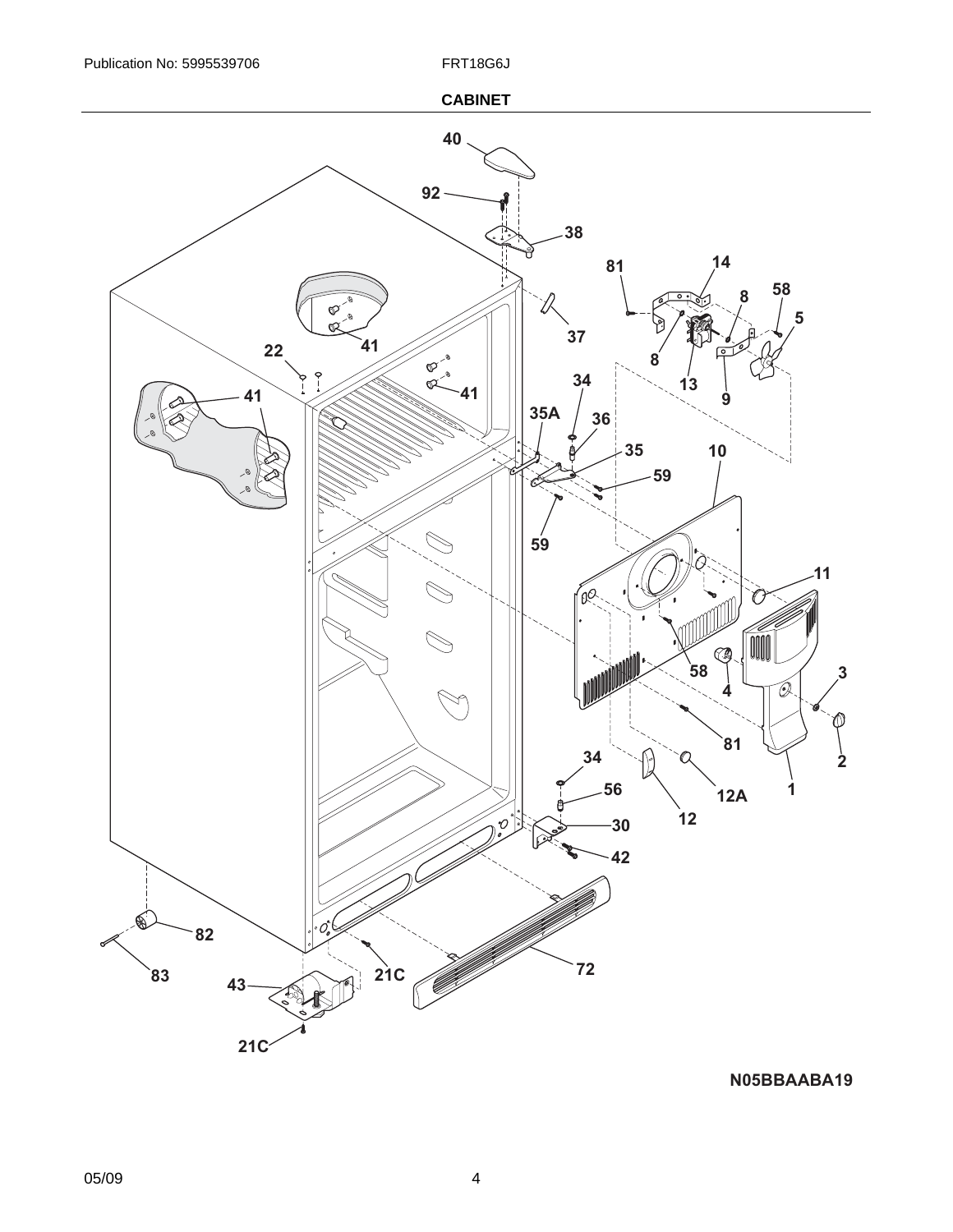#### **CABINET**

|         | Model Index: |                          |                          |               | A FRT18G6J (FRT18G6JB4)                    |
|---------|--------------|--------------------------|--------------------------|---------------|--------------------------------------------|
|         |              |                          |                          |               | B FRT18G6J (FRT18G6JQ4)                    |
|         |              |                          |                          |               | C FRT18G6J (FRT18G6JW4)                    |
| POS. NO | PART NO.     |                          |                          |               | <b>DESCRIPTION</b>                         |
| 1       | 241652301    |                          | A B                      | $\mathcal{C}$ | Cover-fan                                  |
| 2       | 240367001    | A                        | B C                      |               | Knob-damper control                        |
| 3       | 5303001028   |                          | A B C                    |               | Nut, push-on                               |
| 4       | 241523701    |                          | A B C                    |               | Damper-fan cover                           |
| #<br>5  | 5308000010   | A                        | B C                      |               | Fan Blade, red, evaporator fan             |
| 8       | 242014101    |                          | A B C                    |               | Bushing-motor mtg, (2)                     |
| 9       | 5303292396   |                          | A B                      | $\mathsf{C}$  | Bracket-motor mtg, front                   |
| 10      | 241652214    |                          | ΑB                       | C             | Cover-evap coil                            |
| $10^*$  | 240568601    | A                        | B C                      |               | Seal-coil cover                            |
| 11      | 5303208309   |                          | A B                      | C             | Plug-hole, factory test                    |
| 12      | 241557601    | A                        | B                        | $\mathsf C$   | Plug-ice maker harness, rectangular        |
| 12A     | 240374401    | A                        | B                        | C             | Plug-wtr inlet tube, round, 1"             |
| $12A^*$ | 241586701    | A                        | B                        | $\mathsf{C}$  | Plug-foam-wtr-inlet, round                 |
| 13#     | 241854301    | A                        | - B                      | C             | Motor-fan                                  |
| $13*$   | 215474201    |                          | A B                      | $\mathcal{C}$ | Washer, "slinger", nylon, evap fan shaft   |
| $13*$   | 218931001    | A                        | B                        | C             | Clamp-motor wiring, nylon, w/adhesive tape |
| 14      | 5303292397   |                          | A B                      | $\mathsf{C}$  | Bracket-motor mtg, rear                    |
| 14*     | 240433204    |                          | A B                      | $\mathsf{C}$  | Screw, hex washer head, 8-18 x 5/16        |
| 21C     | 218252200    | A                        | B C                      |               | Screw, #8 truss hd, 10-32CA x 0.500        |
| 22      | 215774918    | Α                        | $\omega_{\rm{eff}}$      | ÷.            | Plug-button, black, upr hinge holes        |
| 22      | 215774919    | ä,                       | Β                        | $\sim$        | Plug-button, bisque, upr hinge holes       |
| 22      | 215774901    | $\overline{\phantom{a}}$ | ÷.                       | С             | Plug-button, white, upr hinge holes        |
| $22*$   | 218252201    | A                        | B                        | $\mathcal{C}$ | Screw, #8 truss hd, 10-32CA x 0.500        |
| 30      | 240314003    | Α                        | ÷.                       | ÷.            | Bracket-lower hinge, black                 |
| 30      | 240314011    | ÷.                       | B                        | $\mathcal{C}$ | Bracket-lower hinge, zinc                  |
| 34      | 240311303    | A                        | B C                      |               | Washer, hinge, nylon, (2)                  |
| 35      | 240313803    | A                        | $\overline{\phantom{a}}$ | ÷.            | Bracket-ctr hinge, black                   |
| 35      | 240313806    | ä,                       | B                        | С             | Bracket-ctr hinge, zinc                    |
| 35A     | 240336803    | Α                        | L,                       | ä,            | Spacer-hinge, center, black                |
| 35A     | 240336802    | ä,                       | B                        | C             | Spacer-hinge, center                       |
| 36      | 240516402    | A                        | B                        | $\mathsf{C}$  | Pin-center hinge                           |
| 37      | 241611303    | А                        | ÷.                       | ÷,            | Trim-cabinet corner, black, (2)            |
| 37      | 241611304    | ä,                       | Β                        | $\Box$        | Trim-cabinet corner, bisque, (2)           |
| 37      | 241611301    | ÷,                       | ä,                       | C             | Trim-cabinet corner, white, (2)            |
| 38      | 240313701    | A                        | B                        | $\mathsf{C}$  | Bracket-upper hinge                        |
| 40      | 240354404    | Α                        | ÷,                       | ÷.            | Cover-upper hinge, black                   |
| 40      | 240354403    | ÷,                       | B                        | ÷.            | Cover-upper hinge, bisque                  |
| 40      | 240354401    | $\blacksquare$           | L,                       | С             | Cover-upper hinge, white                   |
| 41      | 5308009759   | A                        | B                        | С             | Grommet, shelf mtg, 1.25", LH, (4)         |
| 42      | 240578902    |                          | A B C                    |               | Screw, hex head, 1/4-20 x 5/8              |
| 43      | 241889002    | Α                        | B                        | C             | Roller Assy, front LH, (2)                 |
| $43*$   | 241889001    |                          | A B                      | $\mathsf C$   | Roller Assy, front RH, (2)                 |
| 56      | 240516502    |                          | A B                      | $\mathsf C$   | Pin-lower hinge                            |
| 58      | 5304456287   | Α                        | B                        | $\mathcal{C}$ | Screw, hex washer head, 8-15A x 0.500      |
| 59      | 240442707    | Α                        | $\overline{\phantom{a}}$ | ÷.            | Screw-#10-32 X 3/4, black                  |
| 59      | 240442706    | ä,                       | Β                        | $\mathcal{C}$ | Screw-#10-32 X 3/4, zinc                   |
| 72      | 241839407    | Α                        | $\overline{\phantom{a}}$ | ÷.            | Grille/Kickplate, black                    |
| 72      | 241839406    | L,                       | Β                        | $\sim$        | Grille/Kickplate, bisque                   |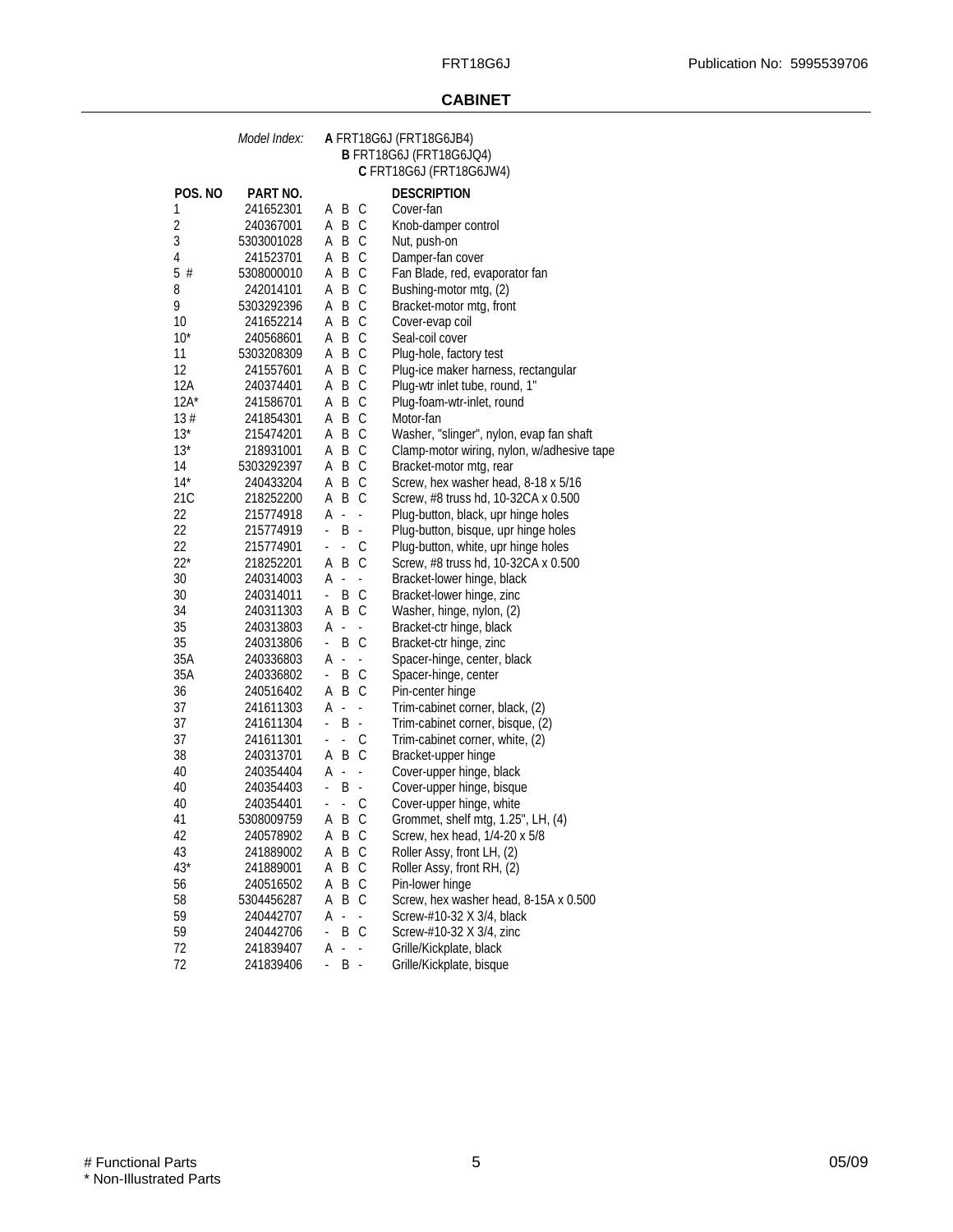

**N05BBAABA19**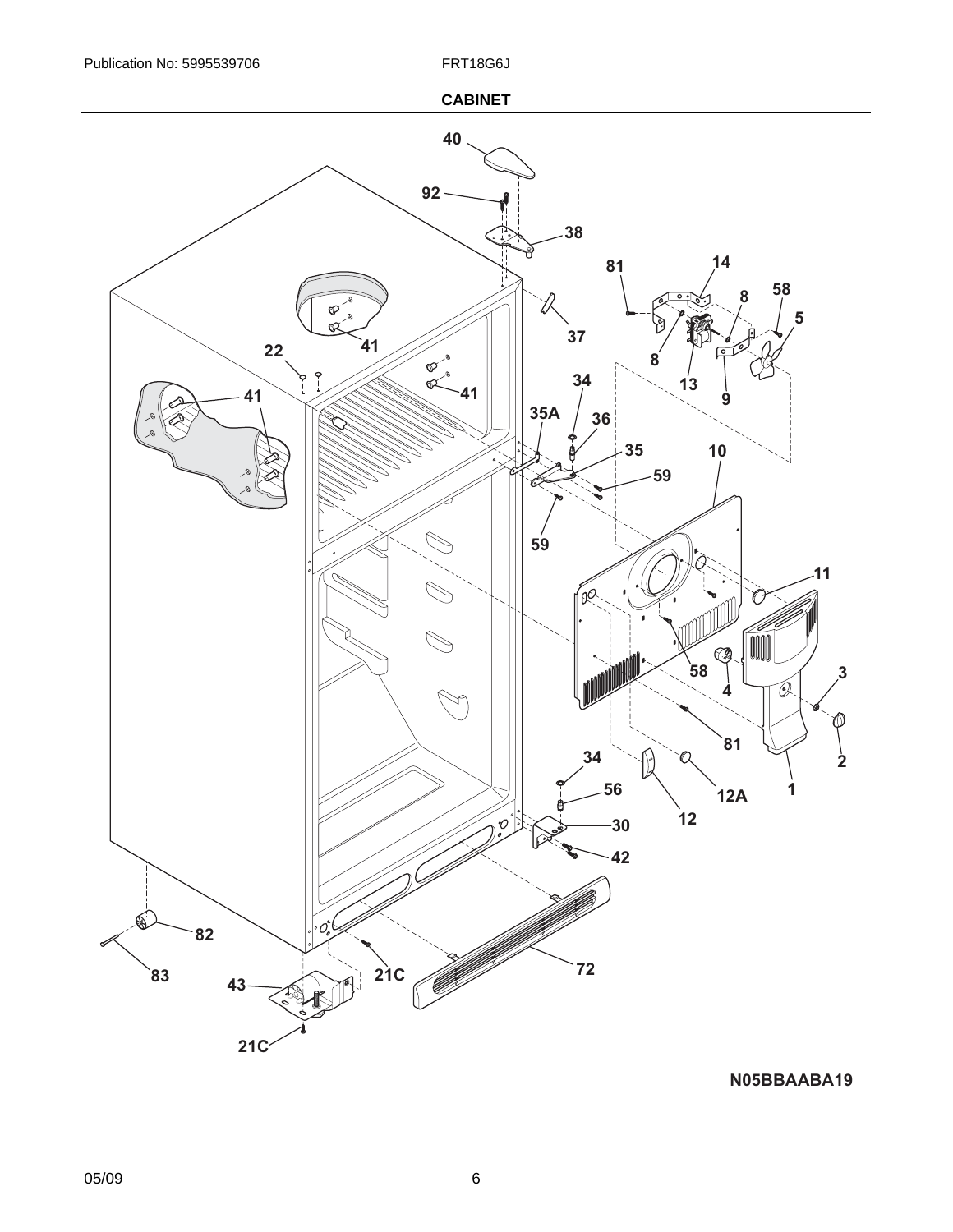#### **CABINET**

|          | Model Index: |        |   |        | A FRT18G6J (FRT18G6JB4)                            |
|----------|--------------|--------|---|--------|----------------------------------------------------|
|          |              |        |   |        | <b>B FRT18G6J (FRT18G6JQ4)</b>                     |
|          |              |        |   |        | C FRT18G6J (FRT18G6JW4)                            |
| POS. NO  | PART NO.     |        |   |        | <b>DESCRIPTION</b>                                 |
| 72       | 241839405    | $\sim$ |   | - C    | Grille/Kickplate, white                            |
| 81       | 5304455650   | A B C  |   |        | Screw, hex washer head, 8-15A x 0.625, low profile |
| 82       | 5304418225   | A B C  |   |        | Roller, compressor base, rear, (2)                 |
| 83       | 5304455655   | A B C  |   |        | Rivet, flat head, 1/4 OD x 1-3/4, roller pin       |
| 92       | 241710601    | A      | B | - C    | Screw, hex washer hd, 1/4 x 7/8, hinge mtg         |
|          |              |        |   |        |                                                    |
| $^\star$ | 218515401    | A B C  |   |        | Clip                                               |
| $^\star$ | 240479601    | A B C  |   |        | Plug, button, cab liner holes                      |
| $^\star$ | 5303321321   | A -    |   | $\sim$ | Paint, touch-up, black                             |
| $^\star$ | 5304414035   | $-B -$ |   |        | Paint, touch-up, bisque                            |
| *        | 5303321319   |        |   | C      | Paint, touch-up, white                             |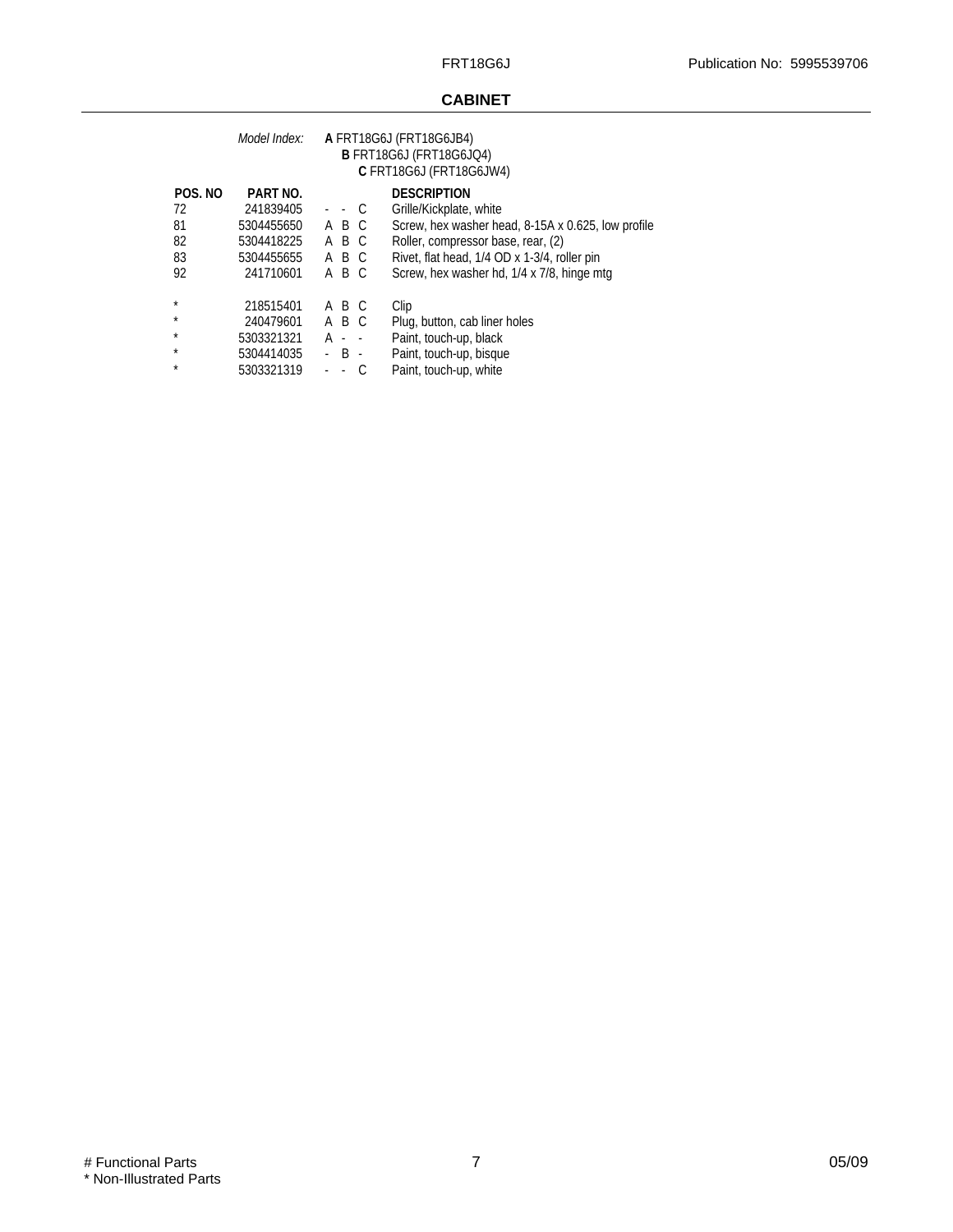



豽

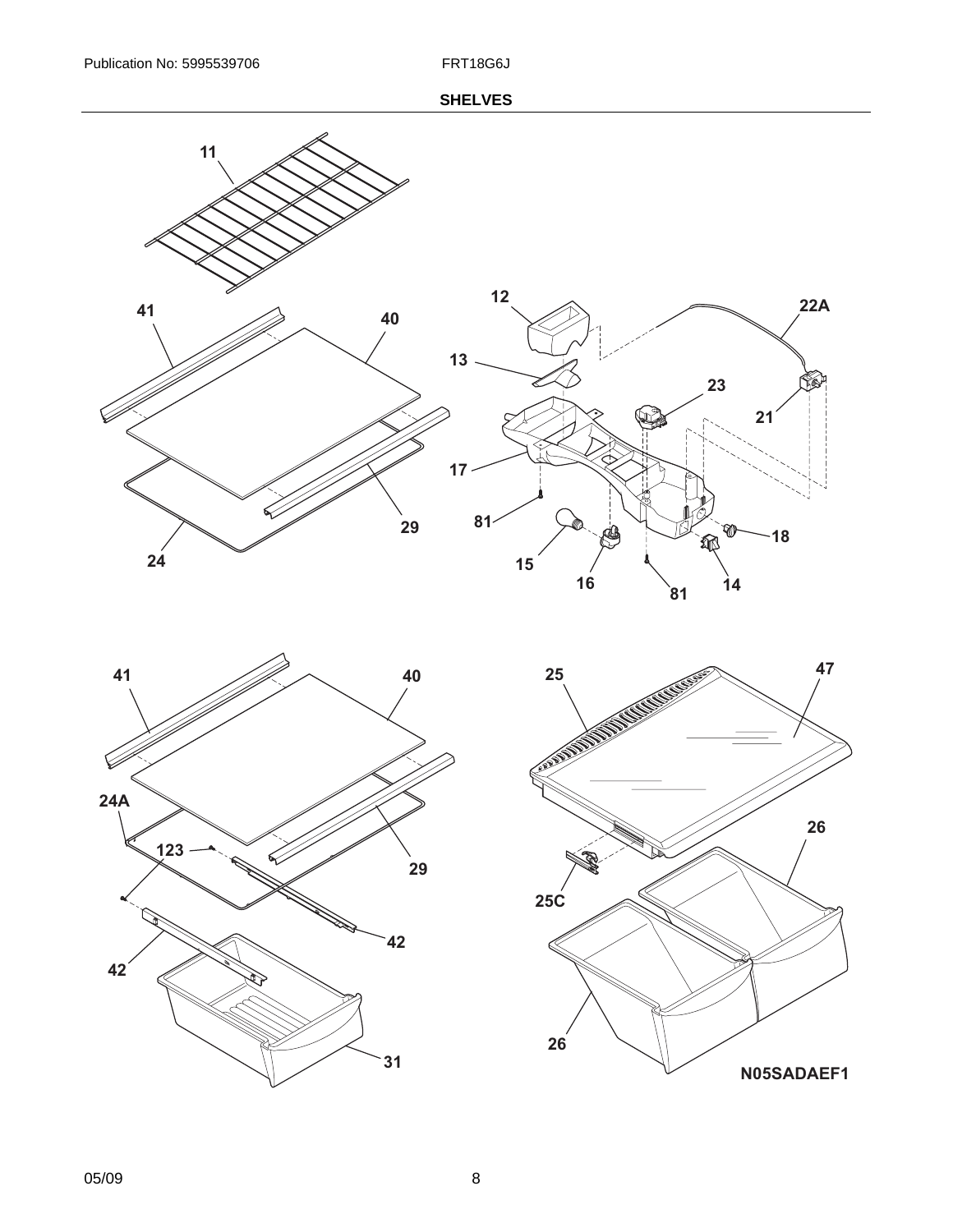#### **SHELVES**

|         | Model Index: |       |              | A FRT18G6J (FRT18G6JB4)<br>B FRT18G6J (FRT18G6JQ4) |
|---------|--------------|-------|--------------|----------------------------------------------------|
|         |              |       |              | C FRT18G6J (FRT18G6JW4)                            |
| POS. NO | PART NO.     |       |              | <b>DESCRIPTION</b>                                 |
| 11      | 240358005    | A B C |              | Shelf, freezer, full-width, wire                   |
| 12      | 241542001    | A B C |              | Diffuser, air, top                                 |
| 13      | 240362601    | A B C |              | Diffuser, air, bottom                              |
| 14      | 241554901    | A B C |              | Switch-light/lamp                                  |
| 15      | 241555401    | A B C |              | Light Bulb                                         |
| 16      | 241559801    | A B C |              | Socket-light                                       |
| 17      | 240352702    | A B C |              | <b>Control Box</b>                                 |
| $17*$   | 240568607    | A B   | C.           | Seal                                               |
| $17*$   | 240388701    | A B   | C.           | Wiring Harness, control box                        |
| 18      | 240360801    | A B   | C            | Knob, temp control                                 |
| 21#     | 5304421256   | A B   | C            | Control, temperature                               |
| 22A     | 240468201    | A B   | - C          | Tube, sensor sleeve, 31 inch, plastic, white       |
| 23#     | 241809401    | A B C |              | Timer-defrost                                      |
| $23*$   | 5304455649   | A B C |              | Screw, pan hd, 6-20 x 0.438                        |
| 24      | 240372409    | A B C |              | Frame, sliding shelf, full width                   |
| 24A     | 240372410    | A B   | - C          | Frame, sliding shelf, full width, w/hanger tabs    |
| 25      | 240364713    | A B   | C.           | Cover-crisper pan, with beam, humid cont           |
| 25C     | 241613502    | A B C |              | Control-humidity, LH                               |
| 26      | 240337103    | A B   | C.           | Pan-crisper, clear, (2), no graphics               |
| 29      | 240357704    | A B   | $\mathsf{C}$ | Trim-shelf, front                                  |
| 31      | 240530811    | A B   | C            | Pan-meat, w/o graphics, clear                      |
| 40      | 240350620    | A B   | C.           | Glass-shelf, 23.78" x 16.34"                       |
| 41      | 240561502    | A B   | - C          | Trim-shelf, rear                                   |
| 42      | 240530601    | A B C |              | Track, meat pan hanger, LH                         |
| 42      | 240530701    | A B   | C.           | Track, meat pan hanger, RH                         |
| 47      | 240350608    | A B C |              | Insert-pan cover, 23.82" x 15.50", glass           |
| 81      | 5304455650   | A B   | C.           | Screw, hex washer head, 8-15A x 0.625, low profile |
| 123     | 215005101    | A B   | C            | Screw, hanger/rlr mtg, 8-10 x 7/16                 |
| $\star$ | 241613772    | A B   | C            | <b>Energy Guide</b>                                |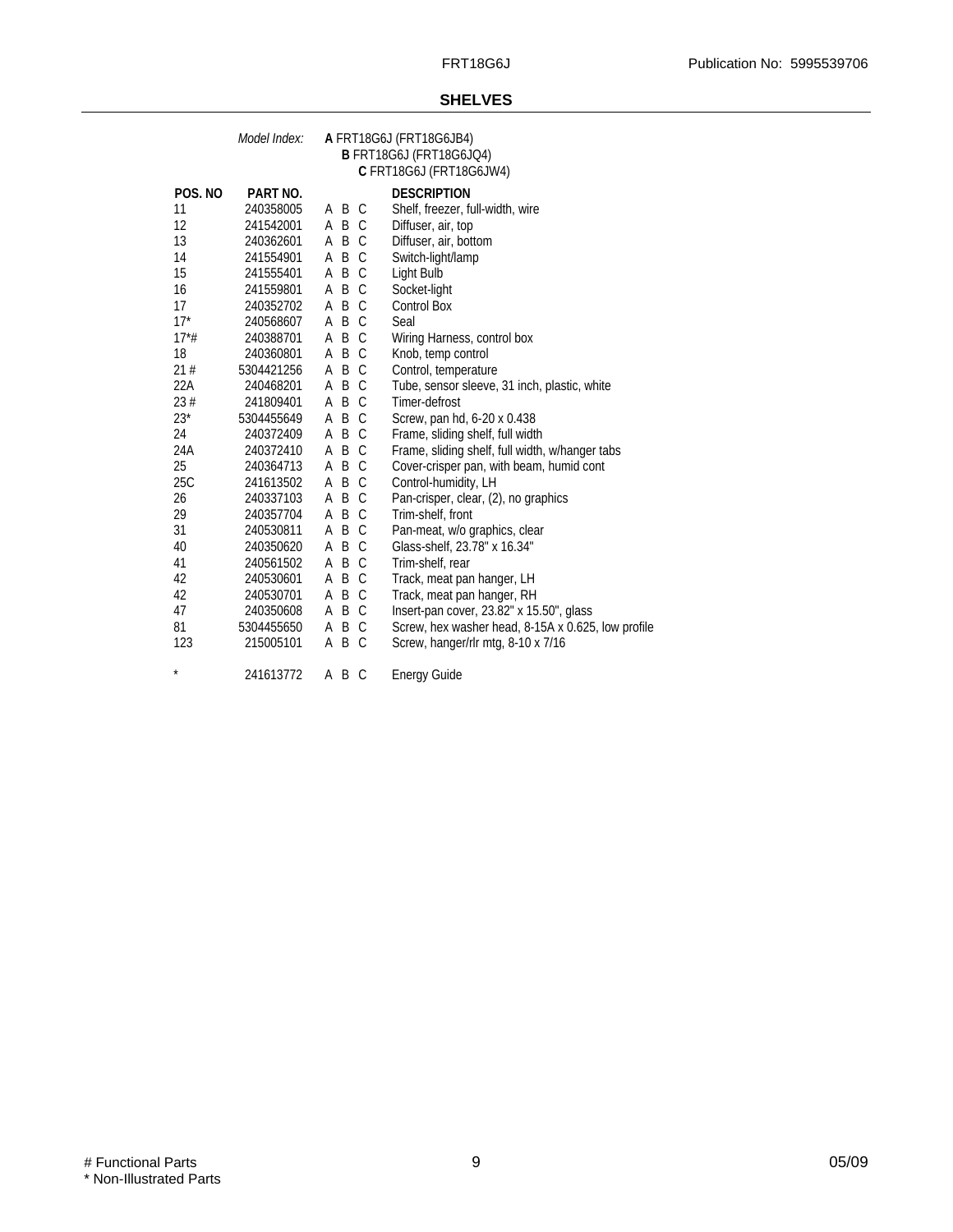

N05CBCCAD0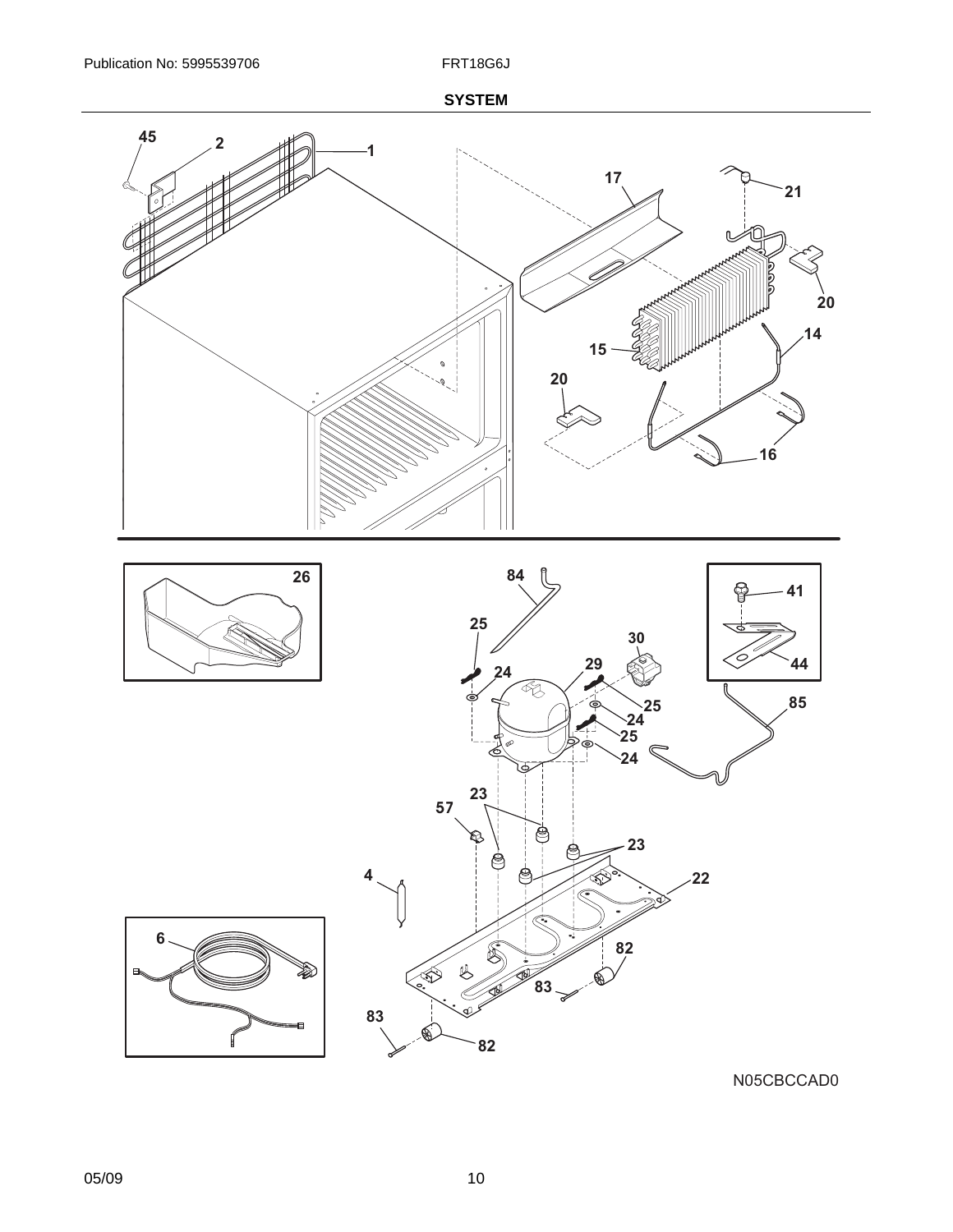## **SYSTEM**

|                | Model Index: |                      | A FRT18G6J (FRT18G6JB4)<br><b>B</b> FRT18G6J (FRT18G6JQ4)<br>C FRT18G6J (FRT18G6JW4) |
|----------------|--------------|----------------------|--------------------------------------------------------------------------------------|
| POS. NO        | PART NO.     |                      | DESCRIPTION                                                                          |
| 1#             | 241861901    | A B C                | Condenser, static                                                                    |
| $1^*$          | 240405201    | A B C                | Grommet, rubber, black, cond tube/wire                                               |
| $1^*$          | 5303208866   | A B C                | Spacer, condenser tube, black                                                        |
| $1^*$          | 5304406721   | A B C                | Spacer-cond tube, round, 5/8 OD x .81"lg                                             |
| $\overline{2}$ | 241658801    | A B C                | Bracket, condenser mtg                                                               |
| $\overline{4}$ | 218944002    | A B C                | Drier-filter, R134a System                                                           |
| 6              | 241678801    | A B C                | Harness-wiring, machine compt                                                        |
| $6*$ #         | 240388701    | A B C                | Wiring Harness, control box                                                          |
| 14#            | 240356221    | A B C                | Heater-defrost                                                                       |
| 15#            | 5303918274   | A B C                | Evaporator Kit                                                                       |
| 16             | 5308000110   | A B<br>C             | Strap-evap/heater, aluminum, (2)                                                     |
| 17             | 241801301    | A B C                | Trough-drain                                                                         |
| 20             | 241551902    | A B C                | <b>Insulation Block</b>                                                              |
| 21#            | 5303918202   | A B C                | Thermostat-defrost, kit                                                              |
| 22             | 241665606    | A B C                | Base-compressor                                                                      |
| $22*$          | 218252201    | A B C                | Screw, #8 truss hd, 10-32CA x 0.500                                                  |
| 23             | 218513300    | A B C                | Grommet-compr mtg, (4)                                                               |
| 24             | 241812301    | A B C                | Washer-compr mtg                                                                     |
| 25             | 216056401    | A B C                | Clip-compressor mtg                                                                  |
| 26             | 240598501    | A B C                | Pan-defrost drain                                                                    |
| $26*$          | 5303307896   | A B C                | <b>Thermal Mastic</b>                                                                |
| 29#            | 5303918326   | A B<br>C             | Compressor, w/electricals                                                            |
| 30#            | 241667501    | $\mathsf{C}$<br>A B  | Relay Combo                                                                          |
| 41             | 240433204    | A B C                | Screw, hex washer head, 8-18 x 5/16                                                  |
| 44             | 5304456288   | A B C                | Clamp-wiring harness, strain relief, galv steel                                      |
| 45             | 241500304    | A B C                | Screw, hex washer head, 8-18AB x 0.625                                               |
| $45^*$         | 5304455650   | A B C                | Screw, hex washer head, 8-15A x 0.625, low profile                                   |
| 57             | 240542601    | A B C                | Clip-wiring harness                                                                  |
| 82             | 5304418225   | A B C                | Roller, compressor base, rear, (2)                                                   |
| 83             | 5304455655   | A B C                | Rivet, flat head, 1/4 OD x 1-3/4, roller pin                                         |
| 84             | 241505701    | A B C                | Tube-drain, lower                                                                    |
| 85             | 241879801    | A B C                | Tube-connector, suction                                                              |
| $^{\star}$     | 240396801    | A B<br>$\mathsf{C}$  | Clamp, tube/wiring, nylon, black/natural                                             |
| $\star$        | 5303918263   | A B C                | Heat Exchanger Kit, suction line                                                     |
| $\star$        | 5303918234   | $\mathcal{C}$<br>A B | Hot Tube Repair Kit, service                                                         |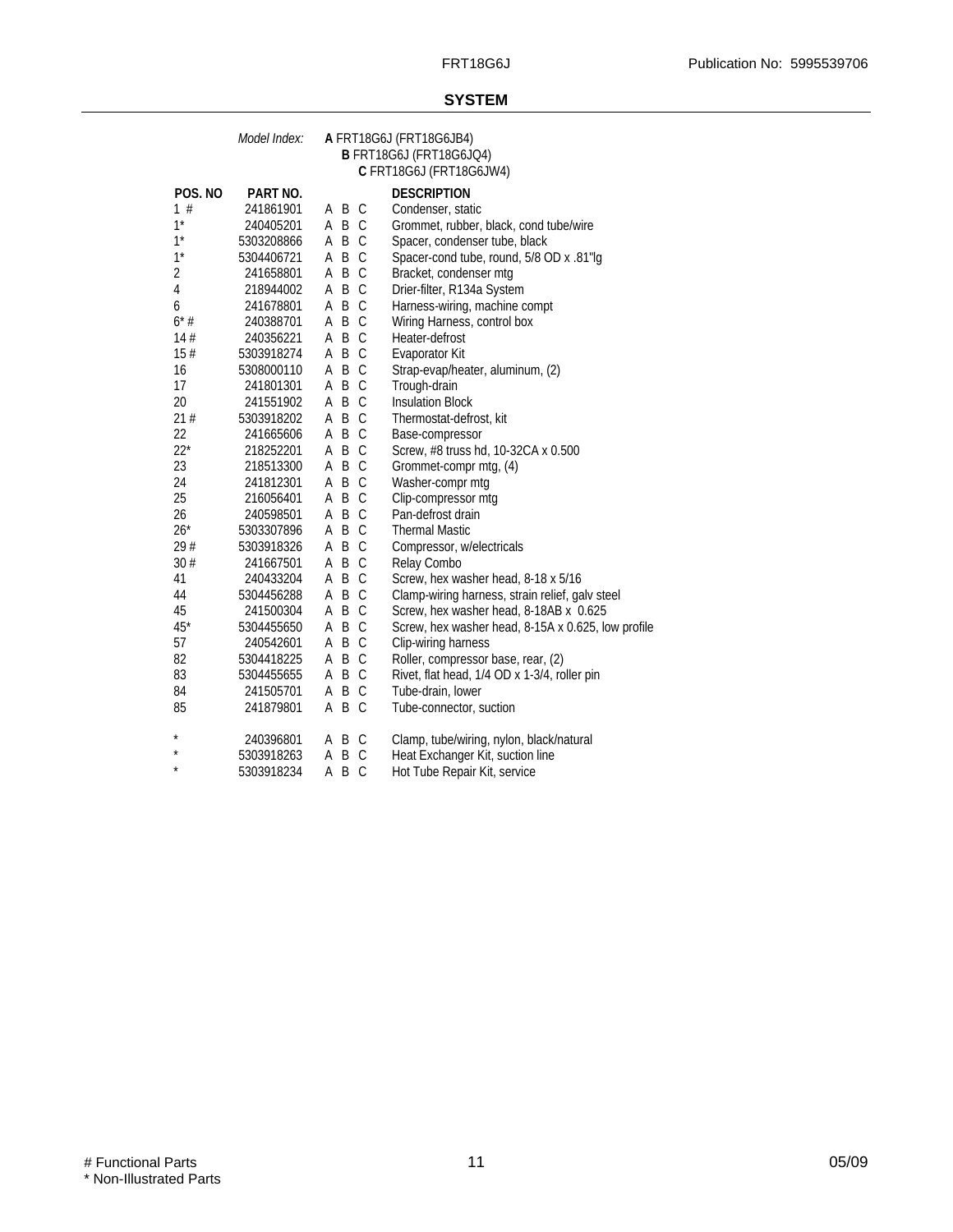